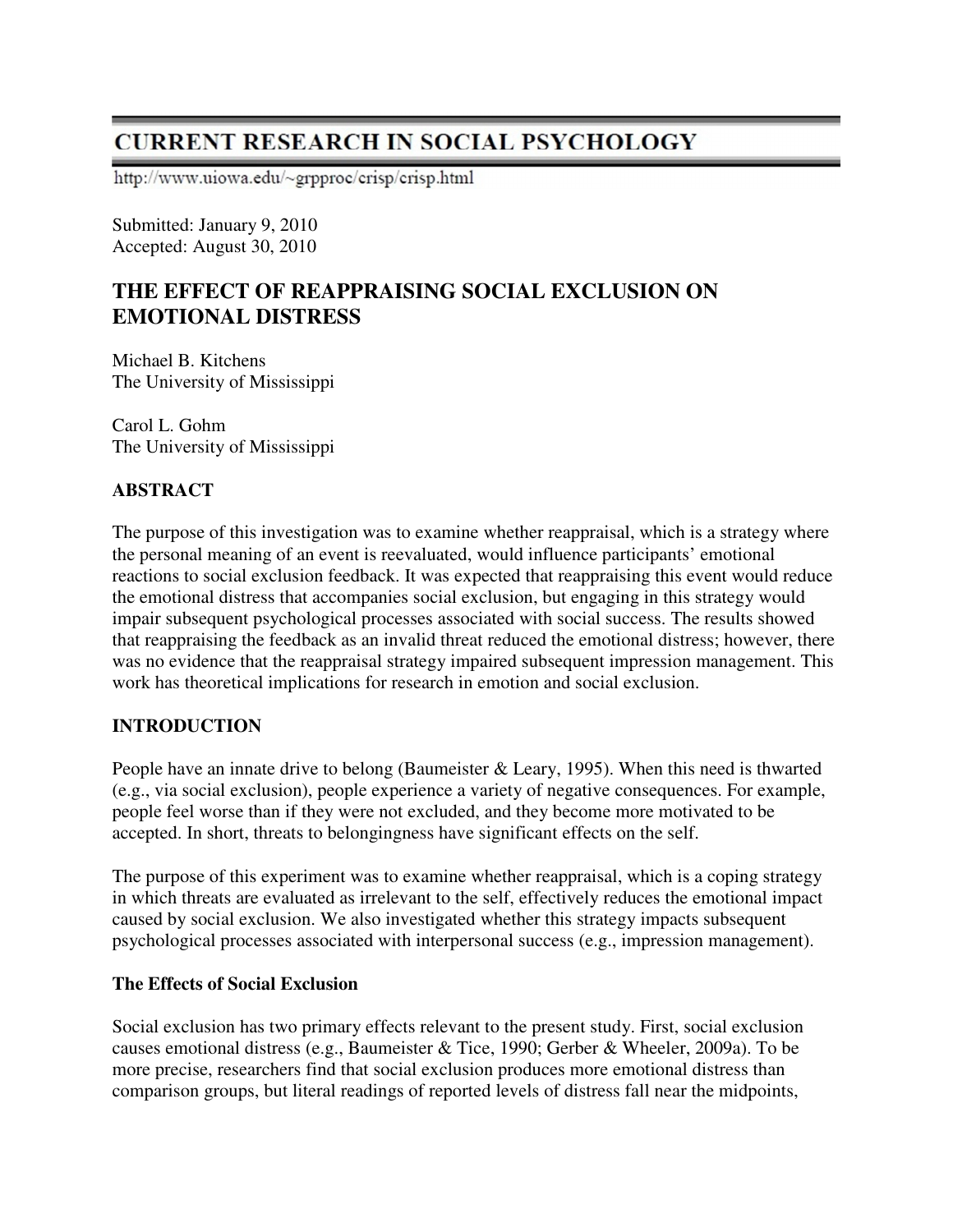rather than the extreme negative end (Blackhart, Nelson, Knowles, & Baumeister, 2009). One explanation for these lower levels of distress than would be expected is that social exclusion activates defensive systems that reduce the emotional impact. (DeWall & Baumeister, 2006; MacDonald & Leary, 2005). However, little work has directly investigated the effectiveness and consequences of engaging in emotion regulation following social exclusion.

A second relevant effect of social exclusion is that people become particularly motivated to establish social relationships. Maner, DeWall, Baumeister, and Schaller (2007) found that socially excluded participants were more motivated to form social relationships than socially accepted participants. Furthermore, DeWall, Baumeister, and Vohs (2008) showed that socially excluded participants engaged in more self-regulation than socially accepted participants, but this pattern only occurred if they believed that the acts of self-regulation were indicators of social success. Together these findings suggest that social exclusion influences subsequent psychological processes associated with interpersonal success. It is not clear, however, whether reappraising social exclusion feedback as invalid will reduce the motivation to engage in processes associated with social success.

# **Reappraisal**

Lazarus (1991) asserts that emotions result from the *appraisal* of events. *Reappraisal*, however, is a process whereby people *re-evaluate* an event, sometimes in a way that distances a threat from the self. Thus, Lazarus (1991) asserts that reappraisal "is distinguished from appraisal only by coming later" (p. 134). For example, a person who rides a rollercoaster may appraise the event and then experience fear, but a further evaluation (i.e., reappraisal) of the experience may alter the experience of a subsequent ride on the rollercoaster, such that it is experienced as "thrilling" rather than "scary."

This distinction between appraisal and reappraisal is important because examining the effect of reappraisal (not appraisal) of a social exclusion episode is ecologically valid. It seems less likely that one would anticipate and evaluate future social exclusion feedback than one would react to the event, re-evaluate its meaning, and in turn, alter responses to future episodes of social exclusion.

Despite the fact that reappraisal is a response process, some researchers conceptualize reappraisal as an anticipatory strategy (Gross, 2002). While this line of work distinguishes itself in where reappraisal takes place, these studies are important because they find that reappraisal effectively reduces emotional distress and is accompanied by fewer social (Butler et al, 2003) and cognitive (Richards & Gross, 1999; 2000) consequences than other emotion regulation strategies.

## **Reappraising Social Exclusion**

Research shows that reappraisal is both an effective and an efficient strategy in the context of films (Gross, 1998) and slides (Ochsner, Bunge, Gross, & Gabrieli, 2002) that elicit negative emotion, but few paradigms have examined this strategy in the context of personally threatening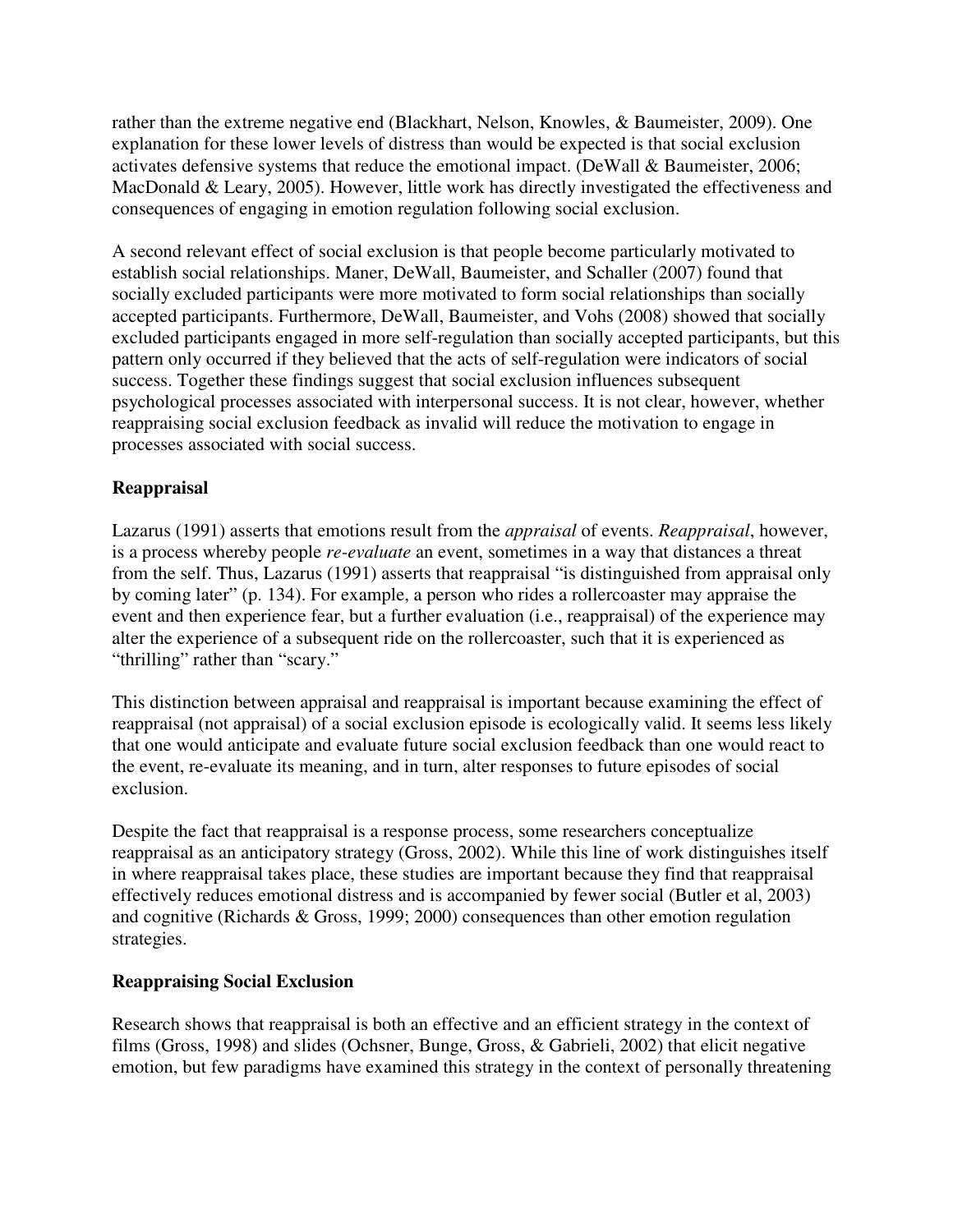events (see Richards, Butler, & Gross, 2003 for an exception). This is important because unique challenges arise in reappraising social exclusion.

First, social exclusion reduces the motivation to engage in self-regulation. Researchers found that in the absence of monetary reward and stimulated self-awareness (Baumeister, DeWall, Ciarocco  $\&$  Twenge, 2005) or the belief that the self-regulation task is associated with developing social relationships (DeWall et al., 2008), socially excluded individuals were less likely to engage in self-regulation than comparison groups. Therefore, socially excluded people may be unmotivated to regulate their emotional response by reappraising the event.

Second, social exclusion may impair cognitive processes required for reappraisal. To be sure, Ochsner et al. (2002) found that reappraisal is associated with areas of the prefrontal cortex involved in working memory, and Baumeister, Twenge, and Nuss (2002) demonstrated that social exclusion impairs reasoning abilities. Taken together, it may be that cognitive processes required to reappraise social exclusion are impaired by the event.

The third challenge to reappraising social exclusion arises from the consequences of engaging in emotion regulation itself. If individuals effectively reappraise a social exclusion episode, the energy needed to engage in other forms of self-regulation required for establishing and maintaining social relationships may be impaired. The capacity or resources allocated to regulate numerous psychological processes are limited (Muraven & Baumeister, 2000). Therefore, allocating regulatory resources to manage one aspect of the self (e.g., emotion distress) impairs the management of other aspects of the self (e.g., impression management). To be sure, Vohs, Baumeister, and Ciarocco (2005) demonstrated that individuals who regulated their expressive behavior to an emotional film scored lower on a measure of impression management than individuals who did not regulate their expressive behavior.

There is some indirect evidence, however, suggesting that reappraisal will effectively and efficiently reduce the emotional impact of social rejection. Zhou, Vohs, and Baumeister (2009) showed that socially excluded participants were less likely to experience distress if they had resources that signified future social success. That is, the belief that this threat was irrelevant to future situations of social acceptance altered their emotional response to the event. Also, reappraisal is a less depleting strategy than other emotion regulation strategies (Vohs & Schmeichel, 2003). Therefore, it may be accompanied with fewer costs to subsequent impression management, which requires self-regulation.

## **The Present Study**

The need to belong is a fundamental drive, and threats to this need are typically associated with emotional distress and a desire to improve social success. Therefore, the purpose of this research was to determine (a) whether reappraisal would reduce the emotional impact of social exclusion and (b) whether this would impair subsequent impression management. This is important because social exclusion presents unique challenges to using reappraisal not yet fully examined in previous work.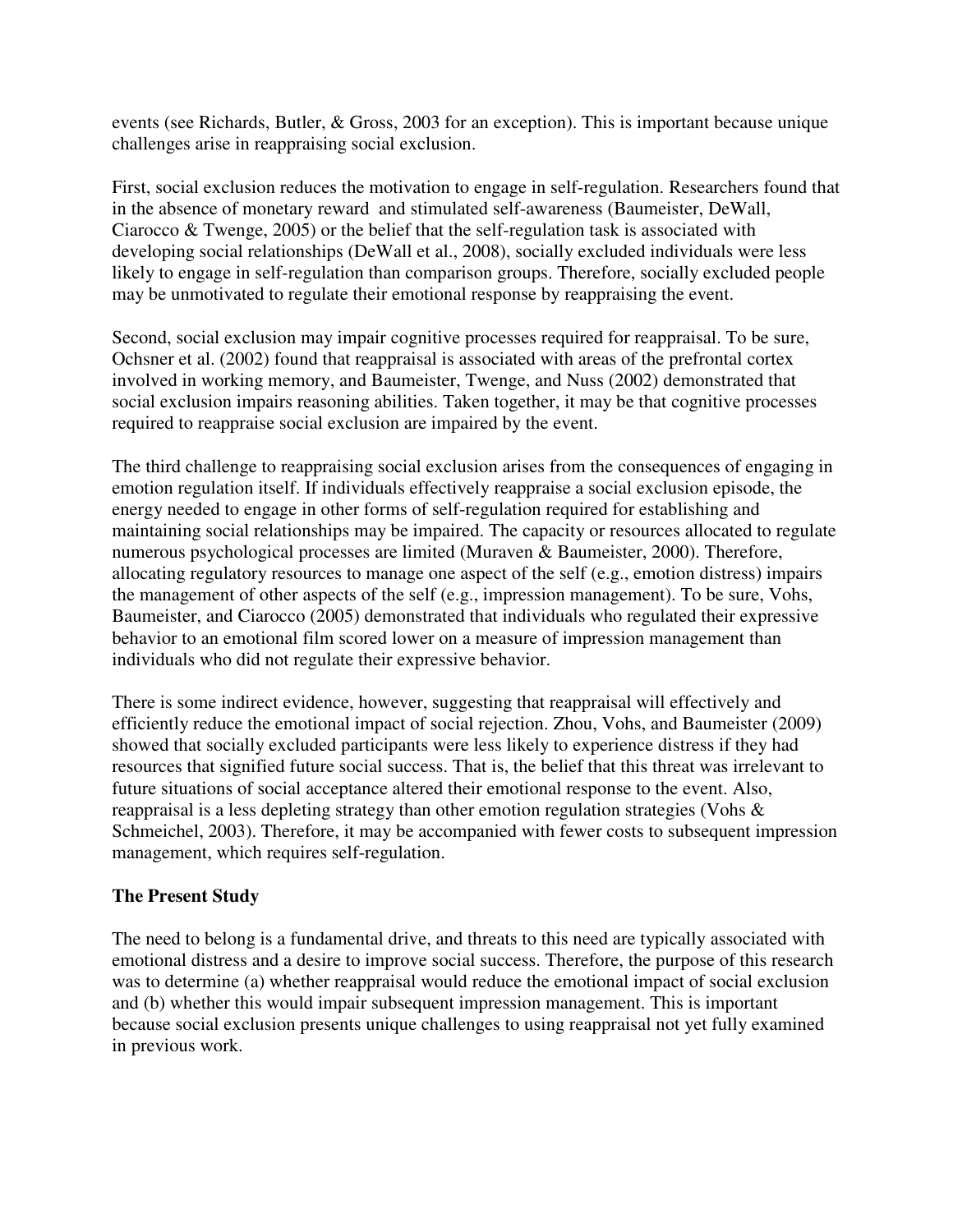To examine these questions, participants engaged in a first-impression interview conducted by a confederate and then received exclusion feedback. Following this threatening feedback, participants were randomly assigned to reappraise the event by either writing why they believe the feedback is a valid threat or an invalid threat or were assigned to a control condition, where they wrote about a typical day. To determine how the reappraisal of the event would affect subsequent responses to the event, participants engaged in another first-impression interview and subsequent social exclusion feedback. We predicted that participants would experience significantly less emotional distress after reappraising the interview as an invalid way to assess their friendship potential than after reappraising the event as valid way to assess their friendship potential or not evaluating the event. We also expected that participants who reappraised the feedback would score lower on a measure of impression management than participants in the control condition.

# **METHOD**

#### **Participants**

Male and female undergraduates  $(N = 252)$  enrolled in psychology courses participated in exchange for partial course credit. Because of the sensitive nature of the negative feedback, we gave participants an opportunity to refuse the use of their data. Participants  $(n = 5)$  who requested that their data not be used were not included in the final analysis. To further ensure the integrity of the data, participants were probed for suspicion during the debriefing process. Participants  $(n = 21)$  were excluded if the experimenter and confederate agreed that they were aware of the true purpose of the experiment or false nature of the feedback, if participants ( $n =$ 13) did not follow instructions for the reappraisal task, or if participants (*n* = 12) violated the integrity of the experimental session (e.g., talked or text messaged during the experimental session, informed others of their friendship potential ratings, or failed to complete the experiment). Data from two participants were discarded because they participated in an ongoing study with similar exclusion feedback and because of a language barrier that may have influenced the understanding of instructions, respectively.

We were liberal in discarding data because this novel procedure required that participants (a) believe the feedback was real and (b) engage in the reappraisal process assigned. Furthermore, eliminating suspicious participants is done in social rejection research (see Gerber & Wheeler, 2009a). Using data from follow-up questions in the debriefing session revealed that participants whose data was discarded because of their suspicion of the feedback ( $M = 6.90$ ,  $SD = 2.15$ ) rated the social exclusion feedback as more fake than participants who were included in the final analysis ( $M = 3.45$ ,  $SD = 2.60$ ),  $t(24.26) = 6.75$ ,  $p < .001$  (equal variances not assumed).

Participants (*N* = 199; 129 female) included in the analysis had an average age of 19.37 (*SD* = 2.02). Of these participants, 75.9% identified their race as white or Caucasian, 20.6% identified their race as black or African American, and 3.5% identified their race as something other than these.

#### **Materials**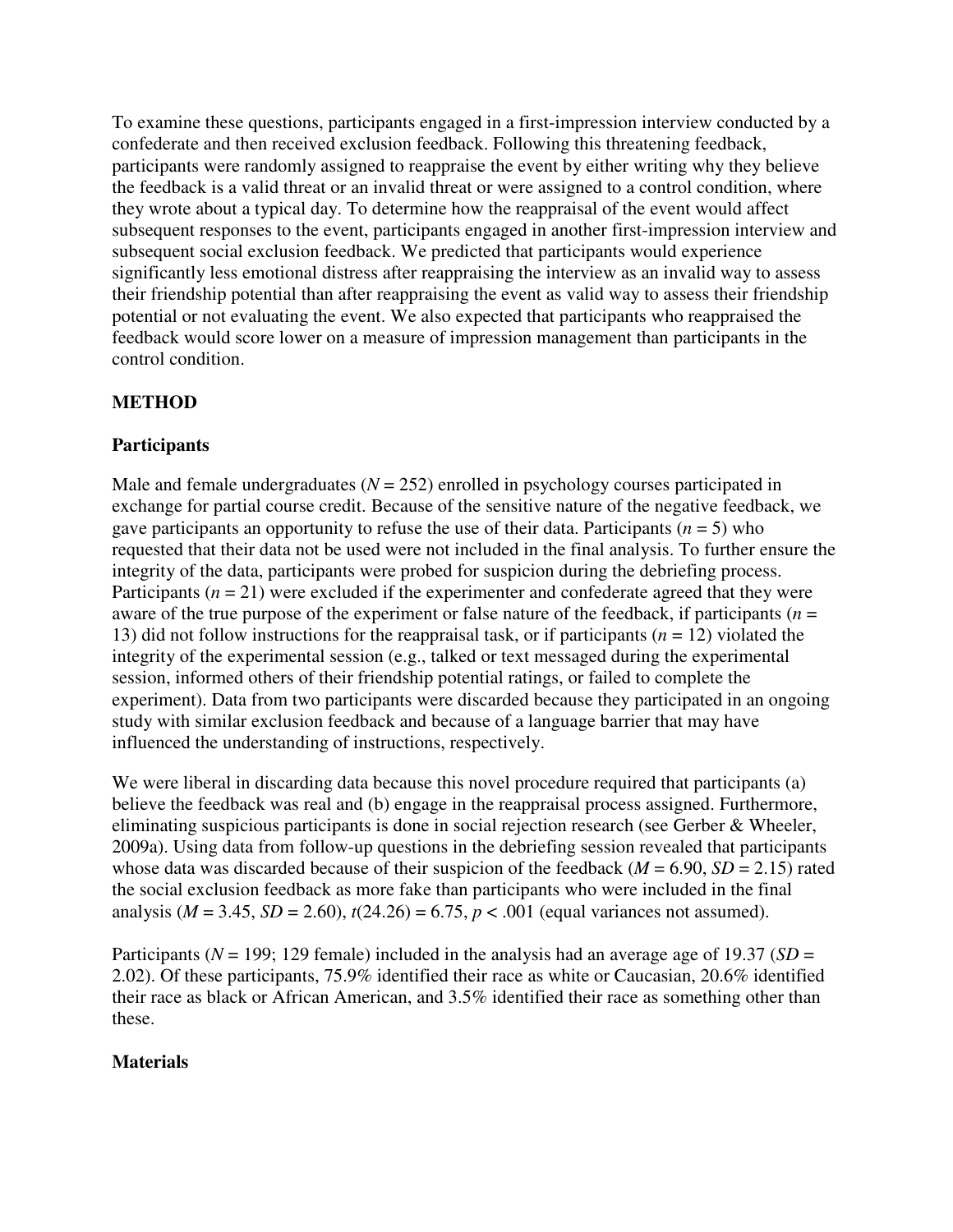*Relationship Closeness Induction Task* (RCIT; Sedikides, Campbell, Reeder, & Elliot, 1999). The RCIT is a series of questions that progress from impersonal (e.g., "What is your first name?") to personal (e.g., "Tell me one thing about yourself that most people who already know you don't know."). We selected 20 of these questions to use across the two interview sessions in the experiment (i.e., 10 questions in each interview). In both interviews, the questions progressed from impersonal to personal. The same questions were asked in the same order to all participants. The confederate read each question in a neutral manner to each participant one at a time before moving to the next question. The confederate did not answer the questions.

*Potential Friend Ratings & Social Exclusion Feedback.* After each interview session, participants indicated the extent to which they believed each of their fellow participants (including the confederate) would make a good friend or acquaintance by rating them on a scale from 1 (*poor friend*) to 9 (*good friend*). After the experimenter ostensibly averaged the ratings for each of the participants (and confederate), they received feedback sheets that indicated their rank in the group based on their average potential friend rating. These feedback sheets contained the numbers 1 to 4 listed vertically. Participants were told that those who received the highest average rating would have the 1 circled; whereas, participants who received the lowest average ratings would have the 4 (or 3, depending on the number of participants) circled. In reality, everyone received feedback sheets indicating the lowest average rating.

*Emotion Measures*. Participants' emotional reactions were assessed with the Positive and Negative Affect Schedule – Expanded Form (PANAS-X; Watson & Clark, 1994). We analyzed the positive (Cronbach's alpha = .86) and negative (Cronbach's  $\alpha$  = .85) affect subscales separately.

We also assessed emotional responses by including a novel, implicit procedure, in which participants indicated their perception of the positive emotion reflected in relatively neutral photographs twice during the experiment. The analyses of these data were uninformative. For parsimony, they will not be discussed further, but details on procedure and results are available upon request.

*Marlowe-Crowne Social Desirability Scale –Short Version (*MCSDS; Strahan & Gerbasi, 1972)*.* The MCSDS assesses socially desirable responding (Cronbach's alpha = .59). Fischer and Fick (1993) demonstrated that this scale is strongly correlated with the original, full version of the scale (Crowne & Marlowe, 1960). Previous research has used social desirable responding as a self-report measure of impression management (Vohs et al., 2005).

## **Procedure**

Same-sex participants arrived at the lab in groups of 2 to 3, along with a same-sex confederate. After signing consent forms, participants and the confederate were told that they were to participate in a get-to-know session with each other to determine whether they were perceived as a good friend or acquaintance. To select the moderator of the session, participants and the confederate drew one of four (or three, depending on the number of participants) papers from a box that indicated whether they were the moderator or a participant in the interview sessions. In reality, all papers said "participant," but the confederate always indicated that they drew the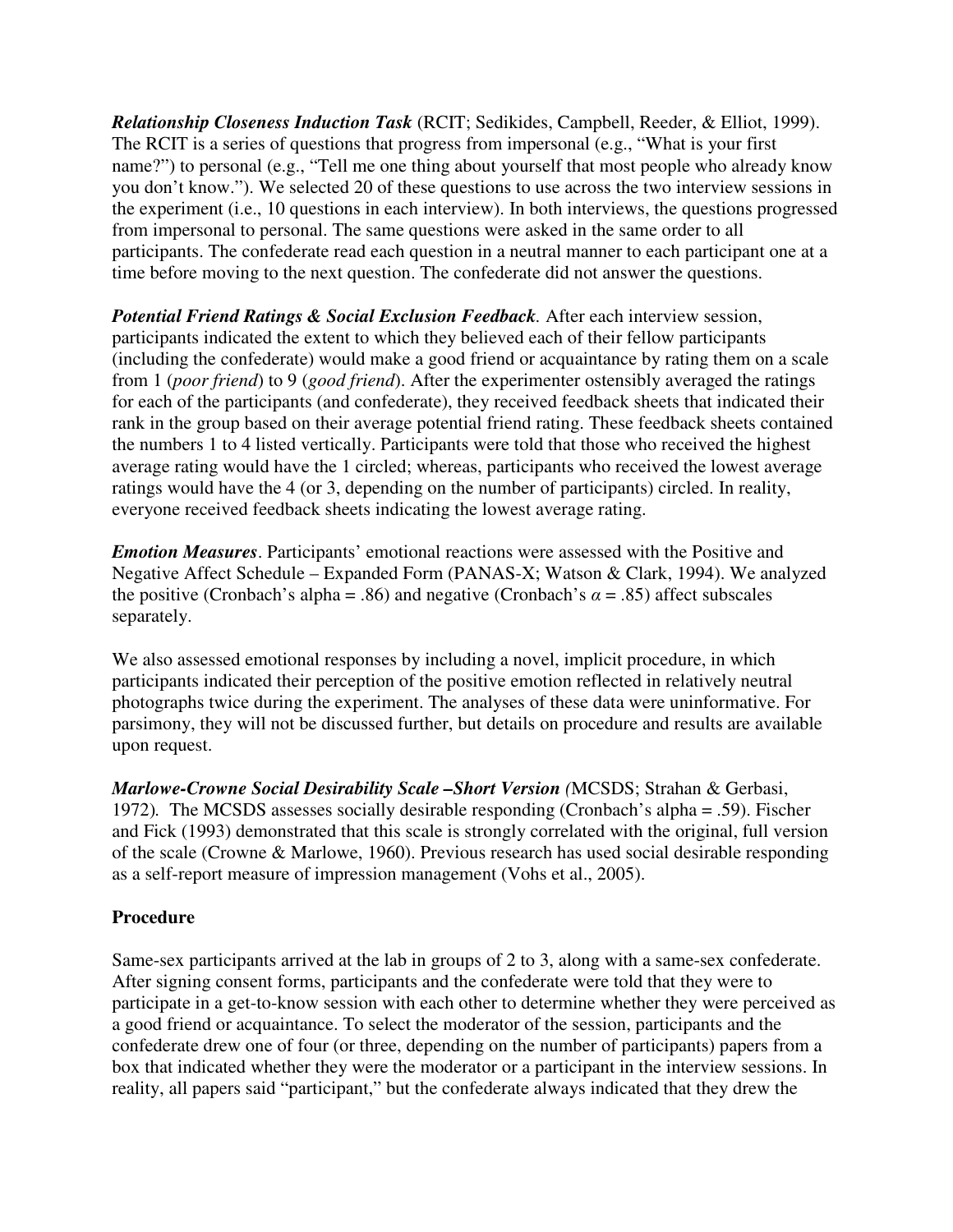"moderator" paper. To sustain the cover story that the purpose of the study was to identify qualities in individuals perceived as a good friend, participants and the confederate were led to a room where they completed demographic information and two short personality scales unrelated to the primary hypothesis.

After completing the questionnaires, the experimenter turned on a camera in view of the participants and left the room. The confederate individually asked 10 RCIT questions to the participants. The camera was turned off by the experimenter after the interview session was complete. Following the interview session, participants rated their perception of each other as potential friends, and then received individual feedback sheets from the experimenter, indicating that they had earned the lowest average potential friend rating. Participants, then, completed the picture-rating task.

To manipulate participants' reappraisal of the feedback, participants were told that these interview sessions were either an accurate or an inaccurate way to determine one's potential as a friend. These participants reappraised the event by writing two or three sentences why these sessions are either a valid or an invalid way of determining one's potential as a friend and listed as many aspects about the session that made it either valid or invalid. Control participants were not told anything about the validity of the interview sessions, and they wrote two or three sentences about themselves and listed as many aspects about themselves as they could.

To determine whether their reappraisal strategy would affect their emotional response to a future event, participants again responded to 10 RCIT questions asked by the confederate in another videotaped interview session. Following this second interview session, participants and the confederate rated each other as potential friends, and again, received feedback indicating they earned the lowest average potential friend rating.

Participants then completed the second picture ratings task, the PANAS-X, the MCSDS, and rated the extent to which they perceived the interview sessions was a valid method of determining their potential as a friend. Before debriefing, participants were asked to indicate the extent to which they believed the feedback was false and the extent to which they were friends with their fellow group members before the study. Finally, participants were thoroughly debriefed.

## **RESULTS**

## **Manipulation Checks**

*Debriefing Ratings.* Analyses indicated no significant between condition differences in participants' perception that the feedback was false or the extent to which participants were friends with each other, *F*s < 1, *ns*.

*Validity Ratings.* An ANOVA revealed a marginally significant difference in participants' validity ratings as a function of their reappraisal strategy,  $F(2, 192) = 2.66$ ,  $p = .07$ . Moreover, the means were in the predicted direction (see Table 1). Valid-reappraisal participants gave the highest validity ratings, invalid-reappraisal participants gave the lowest validity ratings, and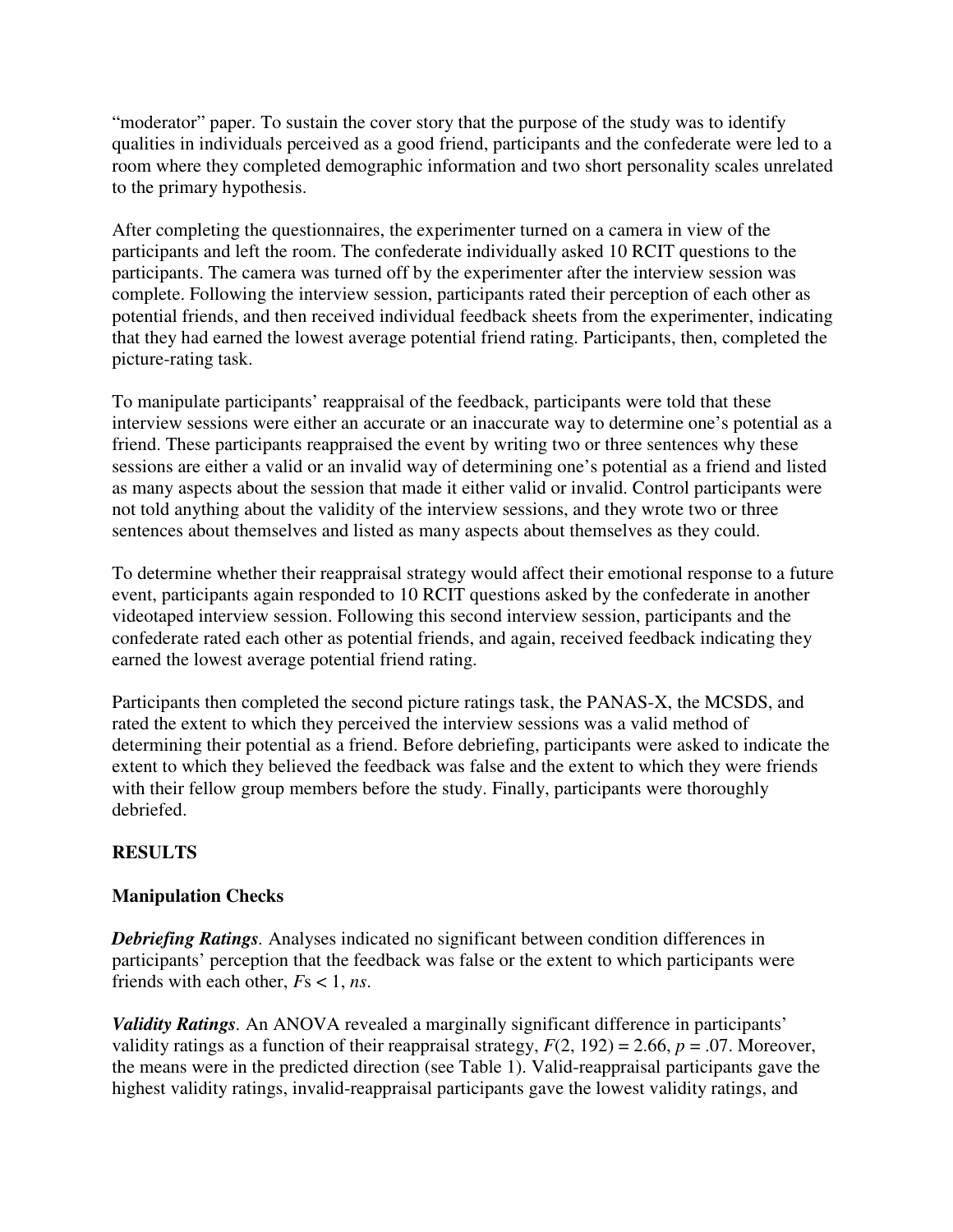control participants gave validity ratings between these extremes. Subsequent analyses showed that valid-reappraisal participants perceived the interview sessions to be significantly more valid than invalid-reappraisal participants,  $t(123) = 2.29$ ,  $p < .05$ ,  $d = .41$ . There were no differences between valid-reappraisal and control participants' validity ratings,  $t(132) = 1.24$ ,  $p = .22$ ,  $d =$ .22, or between invalid-reappraisal participants' and control participants' validity ratings, *t*(129)  $= 1.14, p = .26, d = .20.$ 

#### **Emotional Outcome**

Separate ANOVAs were performed on the negative and positive subscales of the PANAS-X. The analysis of the negative subscale revealed a significant difference in participants' emotional response to the social exclusion feedback as a function of the reappraisal conditions,  $F(2, 193) =$ 5.34,  $p = .01$  (see Table 1). This analysis violated the homogeneity assumption,  $F(2, 193) = 8.86$ , *p* < .001. To be conservative, we conducted follow-up analyses using *t* tests with equal variances not assumed. These analyses revealed that invalid-reappraisal participants felt significantly less negative affect than valid-reappraisal,  $t(101.97) = 2.52$ ,  $p = .01$ ,  $d = .44$ , and control participants,  $t(118.17) = 3.50, p = .001, d = .57$ . There was no statistical difference in negative affect between valid-reappraisal and control participants,  $t < 1$ , *ns*. The analysis of the positive affect subscale revealed no significant differences in participants' emotional response to the social exclusion feedback as a function of the reappraisal conditions,  $F(2, 196) = 1.99$ ,  $p = .14$  (see Table 1).

#### **Table 1**

*Mean (SD) Validity Ratings and Emotional Response as a Function of Reappraisal Condition in Experiment 1* 

|                         | <b>Control Condition</b> | Valid-Reappraisal | Invalid-Reappraisal |
|-------------------------|--------------------------|-------------------|---------------------|
| <b>Validity Ratings</b> | 3.84(2.04)               | 4.28(2.04)        | 3.43(2.15)          |
| <b>Negative Emotion</b> | 1.56(.54)                | 1.50(.55)         | 1.30(.33)           |
| Positive Emotion        | 2.85(.82)                | 2.73(0.73)        | 2.58(.81)           |

## **Impression Management**

An ANOVA performed on the MCSDS scores was performed to see if reappraisal influenced participants' impression management. Analysis did not reveal any statistically significant differences between valid-reappraisal ( $M = 1.44$ ,  $SD = .19$ ), invalid-reappraisal ( $M = 1.45$ ,  $SD =$ .21), and control ( $M = 1.48$ ,  $SD = .22$ ) conditions,  $F < 1$ , *ns*.

## **GENERAL DISCUSSION**

We expected that reappraising social exclusion feedback would reduce the emotional distress that accompanies this event. The data supported this hypothesis. Reappraising social exclusion as an invalid threat reduced subsequent emotional distress. There was no between condition differences in positive affect, but this should not diminish the effectiveness of reappraisal. The PANAS-X is based on Watson and Tellegen's (1985) view of the structure of emotion, in which positive and negative emotions are separate dimensions. Therefore, one could experience low levels of negative emotion without necessarily feeling high levels of positive emotion. This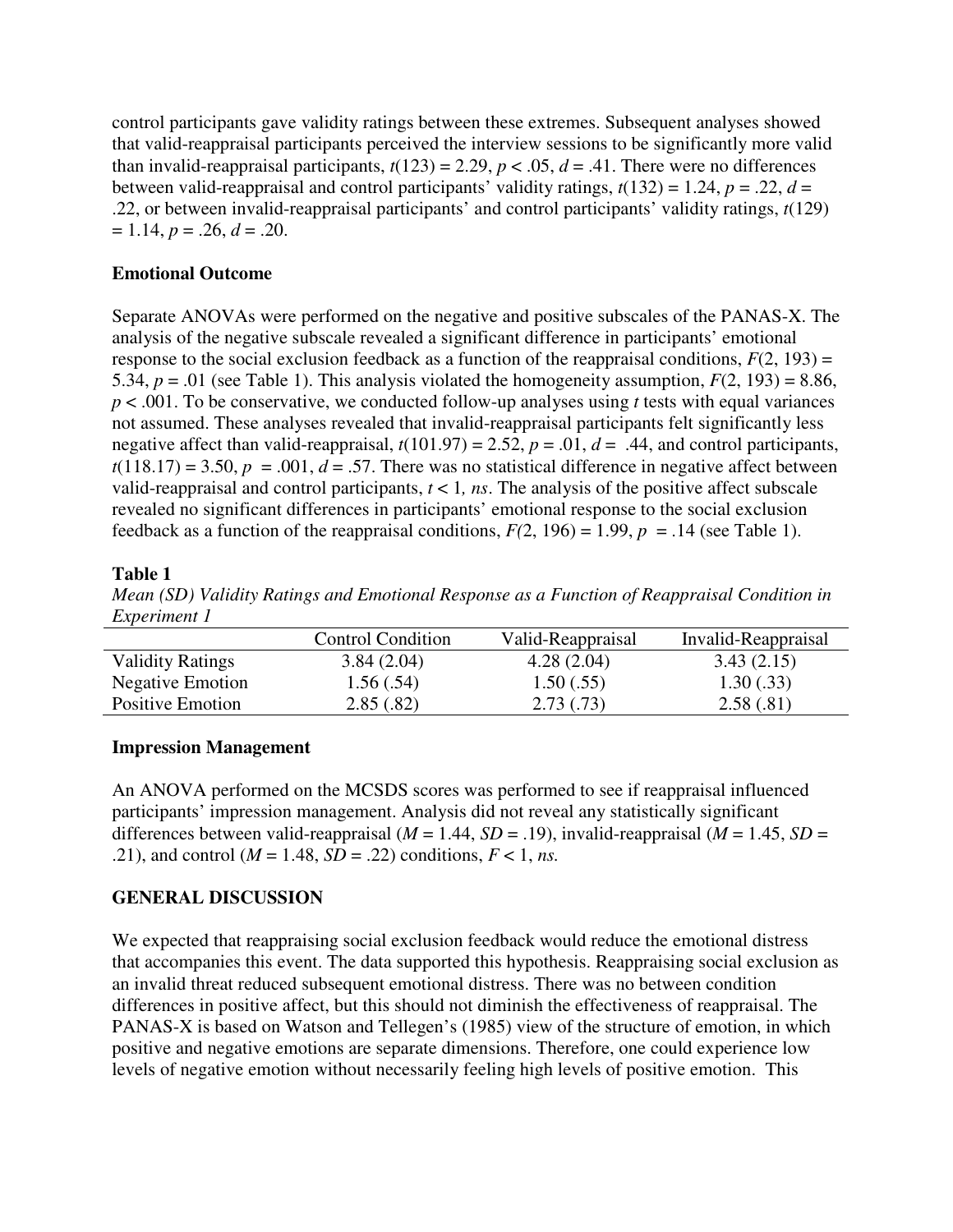finding is also consistent with some studies that found social exclusion influences negative, but not positive affect (e.g., Baumeister et al., 2002).

These findings contribute to the discrepant interpretations regarding the extent to which social exclusion causes emotional distress. Some researchers (Gerber & Wheeler, 2009b) suggest that social exclusion produces emotional distress; whereas, others (Baumeister, DeWall, & Vohs, 2009) interpret the data as an affectively neutral response. While our work does not directly offer a solution, it did show that reappraisal reduced the experience of emotional distress, and therefore, provides an initial step for further work into the role emotion regulation plays in this process.

As discussed, using reappraisal in this context was a particular important strategy to investigate because social exclusion presented challenges unique to reappraisal not yet fully examined in previous work. For example, social exclusion impairs the motivation to engage in self-regulation, and social exclusion impairs reasoning abilities that may be needed to reappraise the event. Despite these challenges, we found evidence that reappraisal effectively reduced the emotional distress that accompanied this event.

Complimentary to this investigation was an analysis of how impression management would be influenced by reappraising the social exclusion feedback as invalid. We found no evidence that reappraising the event as irrelevant to the self influenced impression management, which is an important psychological process in developing and maintaining social relationships. These null results may be best understood in the context of previous work, showing that reappraisal does not impair self-regulation capacity (Vohs & Schmeichel, 2003) or other social processes (e.g., Butler et al., 2005). However, it is also possible that the measure used to assess impression management was inappropriate. Even though others have used the Marlowe-Crowne scale to assess impression management (Vohs et al., 2005), this measure is often used to assess defensiveness rather than impression management (Weinberger, Schwartz, & Davidson, 1979). Other measures of impression management (e.g., Paulhus, 1984) may be more appropriate to use in future research.

Beyond its theoretical implications to previous work, this work also has practical applications. For example, social exclusion has profound psychological (see Twenge, Catanese, & Baumeister, 2002) and social (Leary, Kowalski, Smith, & Phillips, 2003) consequences. In this experiment, participants were led to believe that the feedback had broad implications for their overall interpersonal success. Our study showed that reappraising this single occurrence as irrelevant to their overall interpersonal success influenced the emotional outcome. These findings suggest that therapeutic techniques that target the way people evaluate the events in their lives (e.g., cognitive-behavior therapy) may be particularly effective with people who have been socially excluded, and in turn, it may reduce some of its profound emotional and social consequences.

In short, this work provided evidence that reappraisal effectively reduced the emotional distress caused by an event that threatened the fundamental need to develop and maintain social relationships. Overall, this provides an initial step in assessing the role emotion regulation plays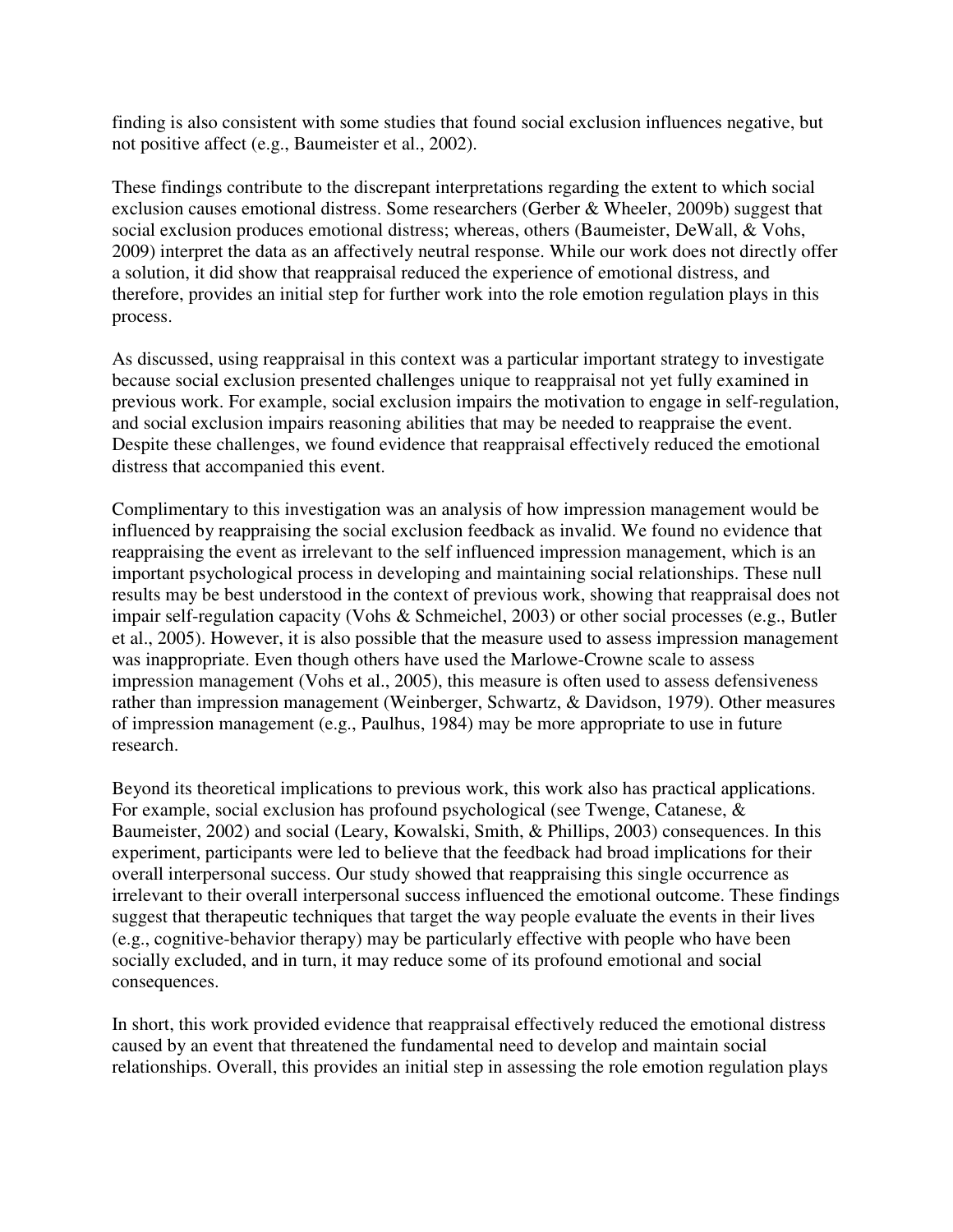in social exclusion events, and therefore, this work has important theoretical implications, as well as practical applications.

#### **REFERENCES**

Baumeister, R. F., DeWall, C. N., Ciarocco, N. J., & Twenge, J. M. (2005). Social rejection impairs self-regulation. *Journal of Personality and Social Psychology, 88*, 589-604.

Baumeister, R. F., DeWall, C. N., & Vohs, K. D. (2009). Social rejection, control, numbness, and emotion: How not to be fooled by Gerber and Wheeler (2009). *Perspectives in Psychological Science, 4,* 489-493.

Baumeister, R. F., & Leary, M. R. (1995). The need to belong: Desire for interpersonal attachments as a fundamental human motivation. *Psychological Bulletin, 117*, 497-529.

Baumeister, R. F., & Tice, D. M. (1990). Anxiety and social rejection. *Journal of Social and Clinical Psychology, 9*, 165-195.

Baumeister, R. F., Twenge, J. M., & Nuss, C. K. (2002). Effects of social rejection on cognitive processes: Anticipated aloneness reduces intelligent thought. *Journal of Personality and Social Psychology, 83*, 817-827.

Blackhart, G. C., Nelson, B. C., Knowles, M. L.., & Baumeister, R. F. (2009). Rejection elicits emotional reactions but neither causes immediate distress nor lowers self-esteem: A metaanalytic review of 192 studies on social exclusion. *Personality and Social Psychology Review, 13,* 269-309.

Butler, E. A., Egloff, B., Wlhelm, F. H., Smith, N. C., Erickson, E. A., & Gross, J. J. (2003). The social consequences of expressive suppression. *Emotion, 3*, 48-67.

Crowne, D. P., & Marlowe, D. (1960). A scale of social desirability independent of psychopathology. *Journal of Consulting Psychology, 24,* 349-354.

DeWall, C. N., & Baumeister, R. F. (2006). Alone but feeling no pain: Effects of social rejection on physical pain tolerance and pain threshold, affective forecasting, and interpersonal empathy. *Journal of Personality and Social Psychology, 91*, 1-15.

DeWall, C. N., Baumeister, R. F., & Vohs, K. D. (2008). Satiated with belongingness? Effects of acceptance, rejection, and task framing on self-regulatory performance. *Journal of Personality and Social Psychology, 95*, 1367-1382.

Fisher, D. G., & Fick, C. (1993). Measuring social desirability: Short forms of the Marlowe-Crowne Social Desirability Scale. *Educational and Psychological Measurement, 53*, 417-423.

Gerber, J., & Wheeler, L. (2009a). On being rejected: A meta-analysis of experimental research on rejection. *Perspectives on Psychological Science, 4,* 468-488.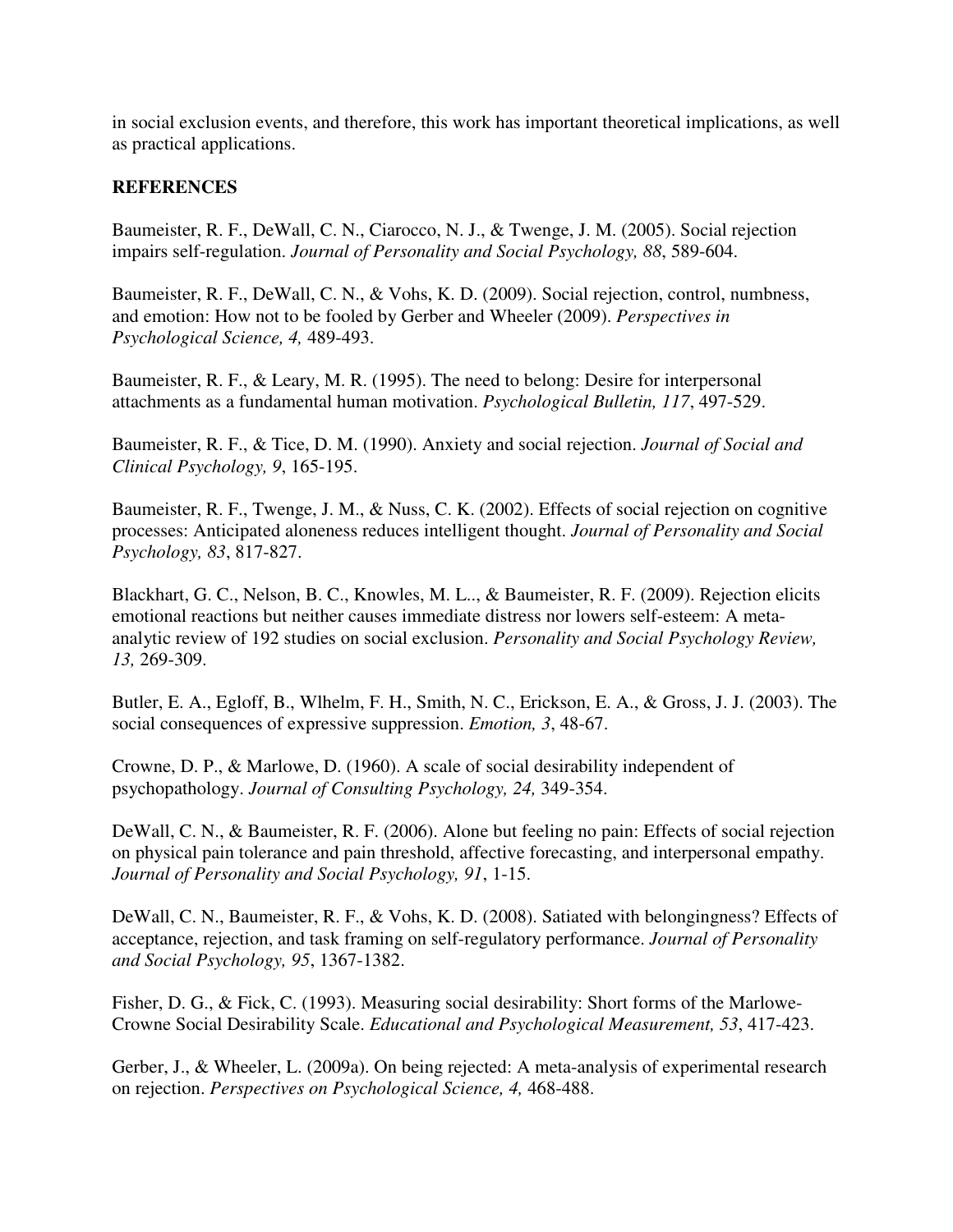Gerber, J. P., & Wheeler, L. (2009b). Rejoinder to Baumeister, DeWall, and Vohs (2009). *Perspectives in Psychological Science, 4,* 494-495.

Gross, J. J. (1998). Antecedent- and response-focused emotion regulation: Divergent consequences for experience, expression, and physiology. *Journal of Personality & Social Psychology, 74*, 224-237

Gross, J. J. (2002). Emotion Regulation: Affective, cognitive, and social consequences. *Psychophysiology, 39*, 281-291.

Lazarus, R. S. (1991). *Emotion and Adaptation*. New York: Oxford University Press.

Leary, M. R., Kowalski, R. M., Smith, L., & Phillips, S. (2003). Teasing, rejection, and violence: Case studies of the school shootings. *Aggressive Behavior*, *29,* 202-214.

MacDonald, G., & Leary, M. R., (2005). Why does social exclusion hurt? The relationship between social and physical pain. *Psychological Bulletin, 131*, 202-223.

Maner, J. K., DeWall, C. N., Baumeister, R. F., Schaller, M. (2007). Does social exclusion motivate interpersonal reconnection? Resolving the "porcupine problem." *Journal of Social and Personality Psychology, 92,* 42-55.

Muraven, M., & Baumeister, R. F. (2000). Self-regulation and depletion of limited resources: Does self-control resemble a muscle. *Psychological Bulletin, 126*, 247-259.

Ochsner, K. N., Bunge, S. A., Gross, J. J., & Gabrieli, J. D. E. (2002). Rethinking feelings: An fMRI study of the cognitive regulation of emotion. *Journal of Cognitive Neuroscience, 14,* 1215- 1229.

Paulhus, D. L. (1984). Two-component models of socially desirable responding. *Journal of Personality and Social Psychology, 46*, 598-609.

Richards, J. M., Butler, E. A., & Gross, J. J. (2003). Emotion regulation in romantic relationships: The cognitive consequences of concealing feelings. *Journal of Social and Personal Relationships, 20*, 599-620.

Richards, J. M., & Gross, J. J. (1999). Composure at any cost? The cognitive consequences of emotion suppression. *Personality & Social Psychology Bulletin, 25*, 1033-1044.

Richards, J. M., & Gross, J. J. (2000). Emotion regulation and memory: The cognitive costs of keeping one's cool. *Journal of Personality and Social Psychology, 79*, 410-424.

Sedikides, C., Campbell, W. K., Reeder, G. D., & Elliot, A. J. (1999). The relationship closeness induction task. *Representative Research in Social Psychology, 23*, 1-4.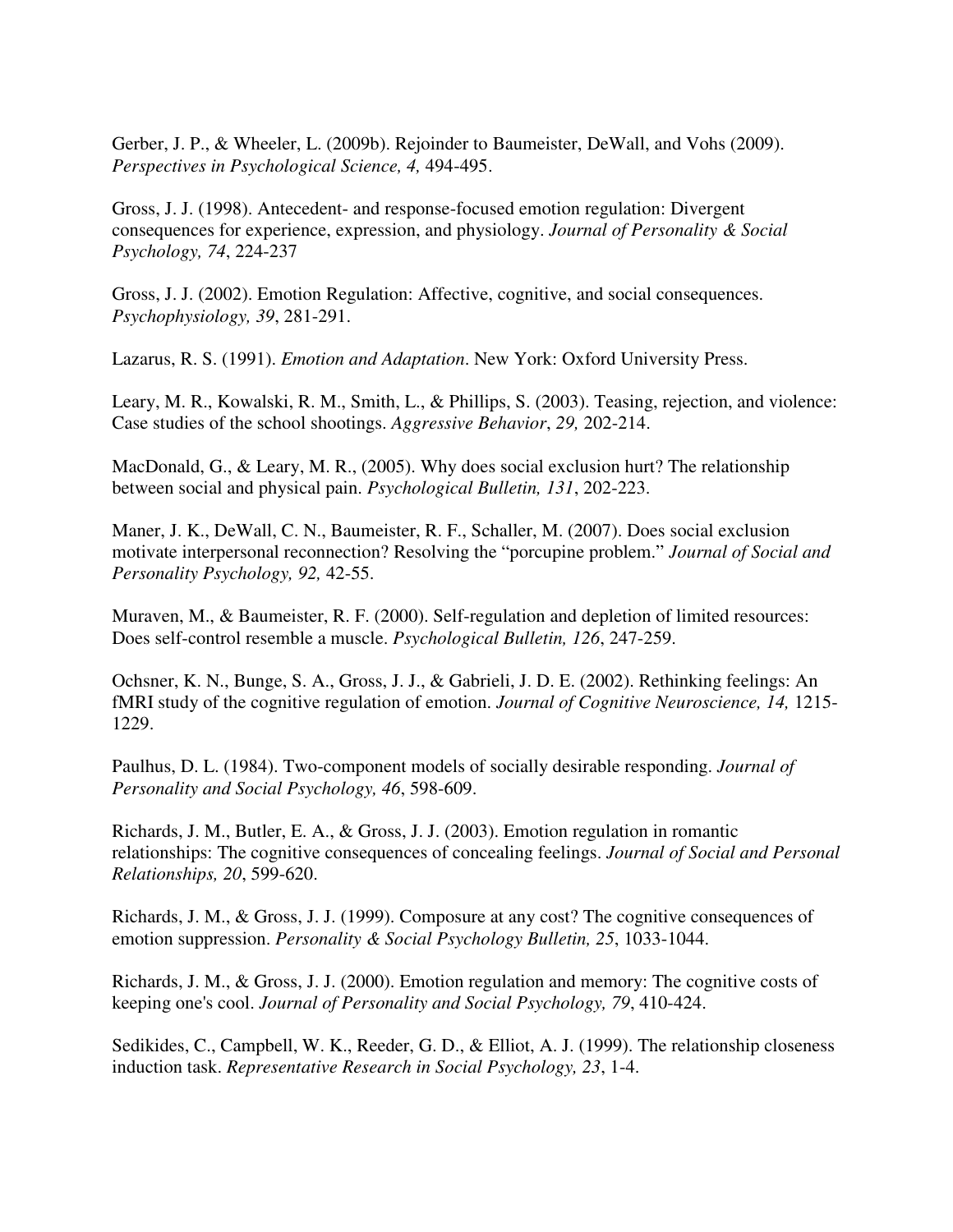Strahan, R., & Gerbasi, K. C. (1972). Short, homogeneous versions of the Marlowe-Crowne social desirability scale. *Journal of Clinical Psychology, 28,* 191-193.

Twenge, J. M., Catanese, K. R., & Baumeister, R. F. (2002). Social exclusion causes selfdefeating behavior. *Journal of Personality & Social Psychology, 83*, 606-615.

Vohs, K. D., Baumeister, R. F., & Ciarocco, N. J. (2005). Self-regulation and self-presentation: Regulatory resource depletion impairs impression management and effortful self-presentation depletes regulatory resources. *Journal of Personality and Social Psychology, 88*, 632-657.

Vohs, K. D., & Schmeichel, B. J. (2003). Self-regulation and the extended now: Controlling the self alters the subjective experience of time. *Journal of Personality and Social Psychology, 85,* 217-230.

Watson, D., & Clark, L. A. (1994). *Manual for the positive and negative affect schedule-Expanded Form*. Unpublished manuscript.

Watson, D., & Tellegen, A. (1985). Toward a consensual structure of Mood. *Psychological Bulletin, 98*, 219-235.

Weinberger, D. A., Schwartz, G. E., & Davidson, R. J. (1979). Low-anxious, high-anxious, and repressive coping styles: Psychometric patterns and behavioral and physiological responses to stress. *Journal of Abnormal Psychology, 88*, 369-380.

Zhou, X., Vohs, K. D., Baumeister, R. F. (2009). The symbolic power of money: Reminders of money alter social distress and physical pain. *Psychological Science, 20*, 700-706.

## **AUTHORS NOTE**

This study was conducted as part of the first authors' dissertation. He would like to acknowledge and thank his committee members, Carol L. Gohm, Michael T. Allen, Kenneth J. Sufka, and Walter D. Davis for their suggestions and contributions to this work. He would also like to acknowledge the many undergraduate researchers who contributed to this project, and extend his appreciation to Grant Corser for helping to develop the idea for the rejection feedback procedure.

This work was supported by a dissertation fellowship provided by The University of Mississippi Graduate School.

Data from the experiment were presented at the 2007 meeting for the Society of Personality and Social Psychology in Memphis, TN.

## **AUTHOR BIOGRAPHIES**

Michael B. Kitchens is now an Assistant Professor of Psychology at Lebanon Valley College. Correspondence should be addressed to Michael B. Kitchens, Department of Psychology,